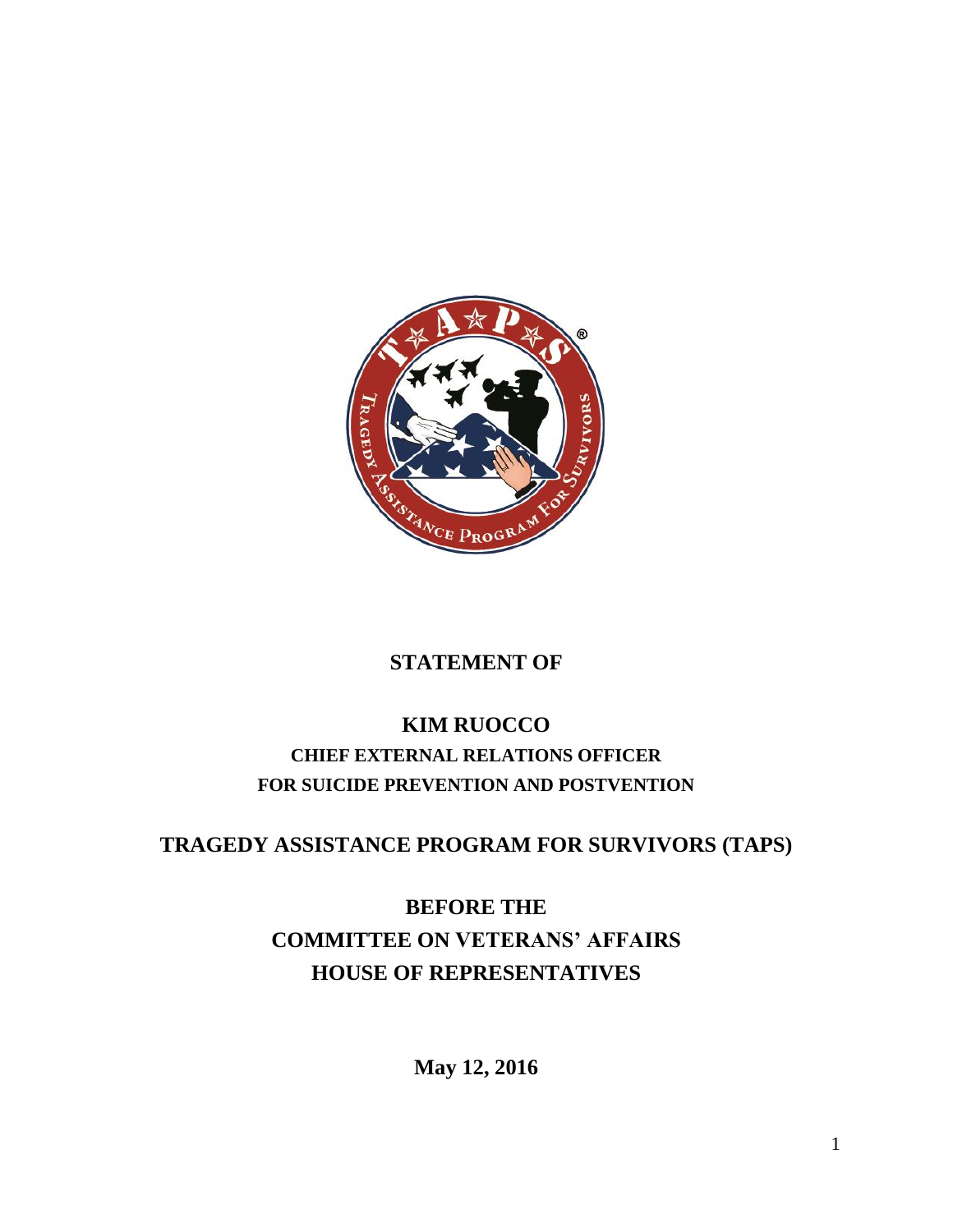**Tragedy Assistance Program for Survivors (TAPS)** is the national organization providing compassionate care for the families of America's fallen military heroes. TAPS provides peer-based emotional support, grief and trauma resources, grief seminars and retreats for adults, 'Good Grief Camps' for children, case work assistance, connections to community-based care, and a 24/7 resource and information helpline for all who have been affected by a death in the Armed Forces. Services are provided to families at no cost to them. We do all of this without financial support from the Department of Defense. TAPS is funded by the generosity of the American people.

TAPS was founded in 1994 by Bonnie Carroll following the death of her husband in a military plane crash in Alaska in 1992. Since then, TAPS has offered comfort and care to more than 50,000 bereaved surviving family members. For more information, please visit www.TAPS.org TAPS currently receives no government grants or funding.

#### **Kim Ruocco**

Kim Ruocco is presently the Chief External Relations Officer for Suicide Prevention and Postvention for the Tragedy Assistance Program for Survivors (TAPS). Ms. Ruocco is an international public speaker who has a unique combination of personal and professional experience, education and training that provides a comprehensive understanding of suicide prevention and postvention. Ms. Ruocco has been the keynote speaker at many national events, most notably the Department of Defense (DOD)/Department of Veterans'Affairs(VA) Suicide Prevention Conference, VA Suicide Prevention Month, The LOSS team conference, AAS/AFSP Healing Conference, IAVA Clay Hunt announcement and multiple USMC, Army, ANG and Navy safety stand downs. She has appeared in multiple media outlets including CNN, Fox News, Al Jazeera, NPR and NBC radio. She has been the topic of many magazine articles including Men's Health, Christian Science Monitor, Stars and Stripes and Marine Times. Ms. Ruocco is regularly quoted in national newspapers articles on the topics of Suicide, Military Culture, Mental Illness, PTSD and VA and DOD policy matters.

Ms. Ruocco has been instrumental in raising awareness using the voices of military suicide survivors. She developed suicide survivor panels that testified in multiple venues including the DOD/VA suicide prevention task force, National Action Alliance and DOD/VA conferences. She assisted in the development of the Department of Defense Suicide prevention Office (DSPO) Postvention Toolkit, and was a reviewer for the current national strategy for postvention. Ms. Ruocco assisted in the development of the USMC's "Never Leave a Marine Behind" program and is a participant in the training video. She was the Family Liaison Contact for the USMC/AAS psychological autopsy research project that provided key prevention information for the USMC. She and her sons are also lead participants in the Sesame Street "When Families Grieve" video which is distributed internationally to families who have a recent death. Ms. Ruocco regularly briefs the DSPO and Navy on the family perspective of risk factors and gaps in service. She has also testified before the Senate Committee on Veterans' Affairs and is considered a subject matter expert for suicide pre and postvention.

Ms. Ruocco has developed comprehensive, peer-based programs that offer comfort and care to all those who are grieving the loss of a service member to suicide. She created a team of peer-professionals who provide care and comfort to nearly 5000 survivors of military suicide. The most impactful of these services is the TAPS Annual Survivors of Suicide Loss Seminar, which offers hope and healing to thousands of survivors, and provides a camp and military mentoring for the children of the fallen. Her programming has been ground breaking in the field of postvention and has been incorporated into many civilian postvention programs.

Ms. Ruocco is currently the co-lead on the National Action Alliance Military and Family Task force and a member of the National Expert Advisory Panel for Research.

Ms. Ruocco holds a BA in Human Services and Psychology from the University of Massachusetts and a Masters degree in Clinical Social Work from Boston University. She is also the surviving widow of Marine Corp Major John Ruocco, who died by suicide in 2005.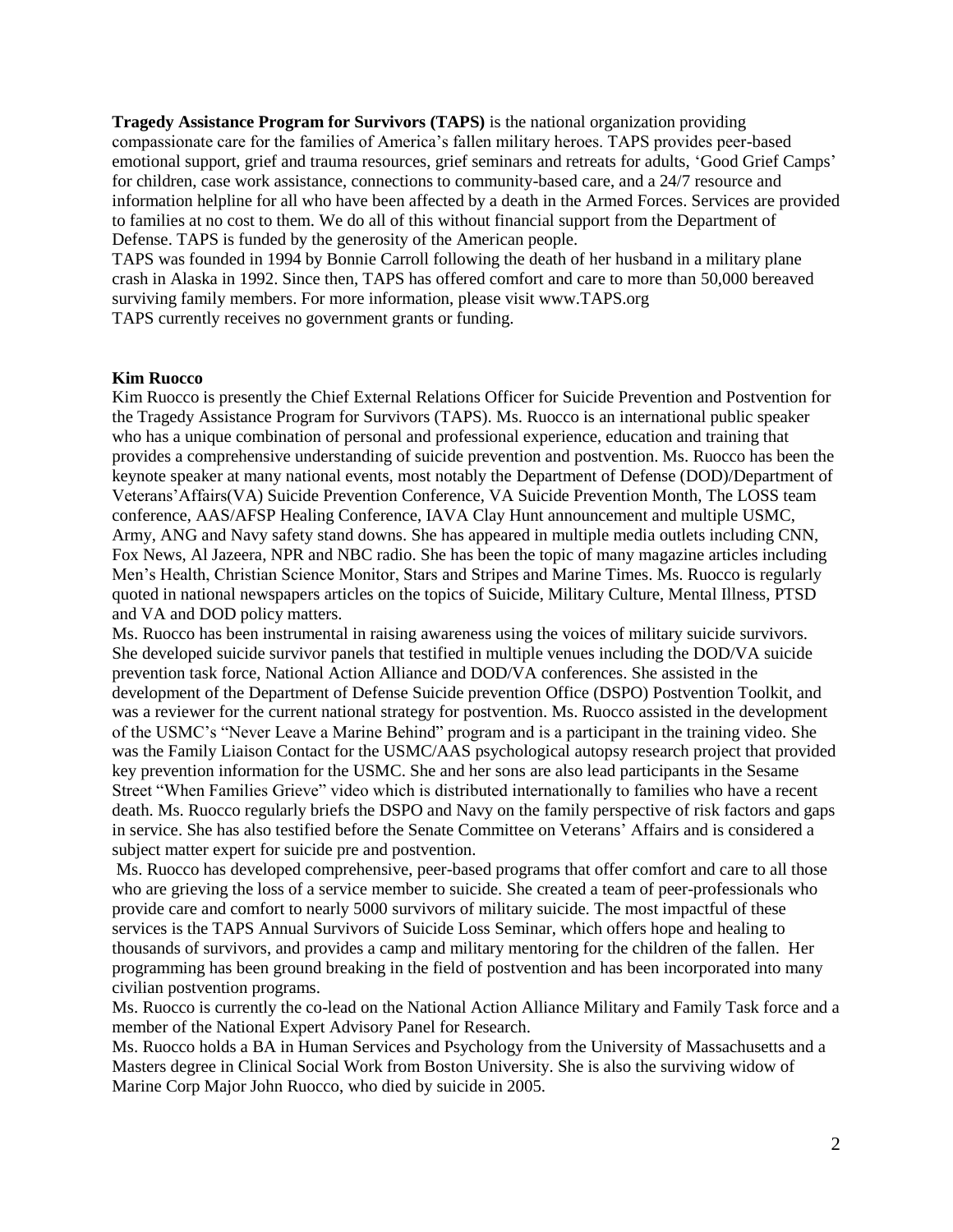Chairman Miller, Ranking Member Brown, and other distinguished members of the Veterans Affairs Committee, the Tragedy Assistance Program for Survivors (TAPS) thanks you for the opportunity to share the stories of surviving family members of service members and veterans who have completed suicide and to offer suggestions on how to prevent other families from suffering the same tragedy. We are appreciative of the work this subcommittee has done in the past to improve benefits for the survivors of those who have made the greatest sacrifice for our country.

### **How TAPS Helps Survivors**

The Tragedy Assistance program for Survivors (TAPS) is a national organization providing compassionate care for the families of America's fallen military heroes. TAPS provides peer-based emotional support, grief and trauma resources, grief seminars and retreats for adults, "Good Grief Camps" for children, casework assistance, connections to community-based care, and 24/7 resource and information helpline for all who have been affected by a death in the Armed Forces. Services are provided to families and battle buddies at no cost to them. TAPS does all of this without financial support from the Department of Defense (DoD or the Department of Veterans' Affairs (VA). TAPS is funded by the generosity of the American people.

Bonnie Carroll, following the death of her husband in a military plane crash in Alaska in 1992 founded TAPS. Since then, TAPS has offered comfort and care to more than 50,000 bereaved family members worldwide.

### **TAPS Special Care for the Survivors Whose Loved Ones Complete Suicide**

My name is Kim Ruocco and I came to TAPS seeking support in 2006 following the death of my husband, Marine Corp Major John Ruocco. John died by suicide after suffering for years with untreated depression and PTSD. He was an attack helicopter pilot who flew 75 combat missions in Iraq and died three months after he returned. When John died, I was overcome with emotions and questions. I was desperate to talk to others who had experienced this kind of loss. I had a lot of questions like "How do I tell my two boys, who were 8 and 10, that their Dad made it safely back from combat and then took his own life?" I had questions about spirituality and increased risk for my children and myself and a need to know why someone dies by suicide. I realized that a death by suicide required a different kind of grief journey than other military deaths.

In 2007 Bonnie Carroll and I developed a comprehensive Suicide Loss Survivor Program. The program is divided into three parts:

- POSTVENTION-postvention is prevention. Those who are exposed to suicide, especially those who were intimately connected to the deceased, are at higher risk of suicide themselves. Postvention is an intervention that provides care to all those who are grieving a death by suicide in hopes of decreasing risk and providing a path to healing. TAPS has developed a program that allows peer professionals to connect immediately with new survivors. New survivors are offered peer based support, resources and referrals to trauma care and seminars designed specifically for healing after suicide.
- INTERVENTION-survivors of traumatic loss are at increased risk for suicide, mental health disorders and addiction. Whether killed in action, illness, accident or suicide, survivors may be at risk for suicide. TAPS staff is trained in Applied Suicide Intervention Skills Training (ASIST). This training allows our staff to identify those at risk and connect them with the care they need.
- PREVENTION-with each suicide comes a story of a service member or veteran who did not survive his or her injury or illness. These stories provide us with an extraordinary amount of information that can be used in prevention efforts. TAPS has been the voice of suicide survivors for over a decade. Information from our survivors has informed policy and protocols for each of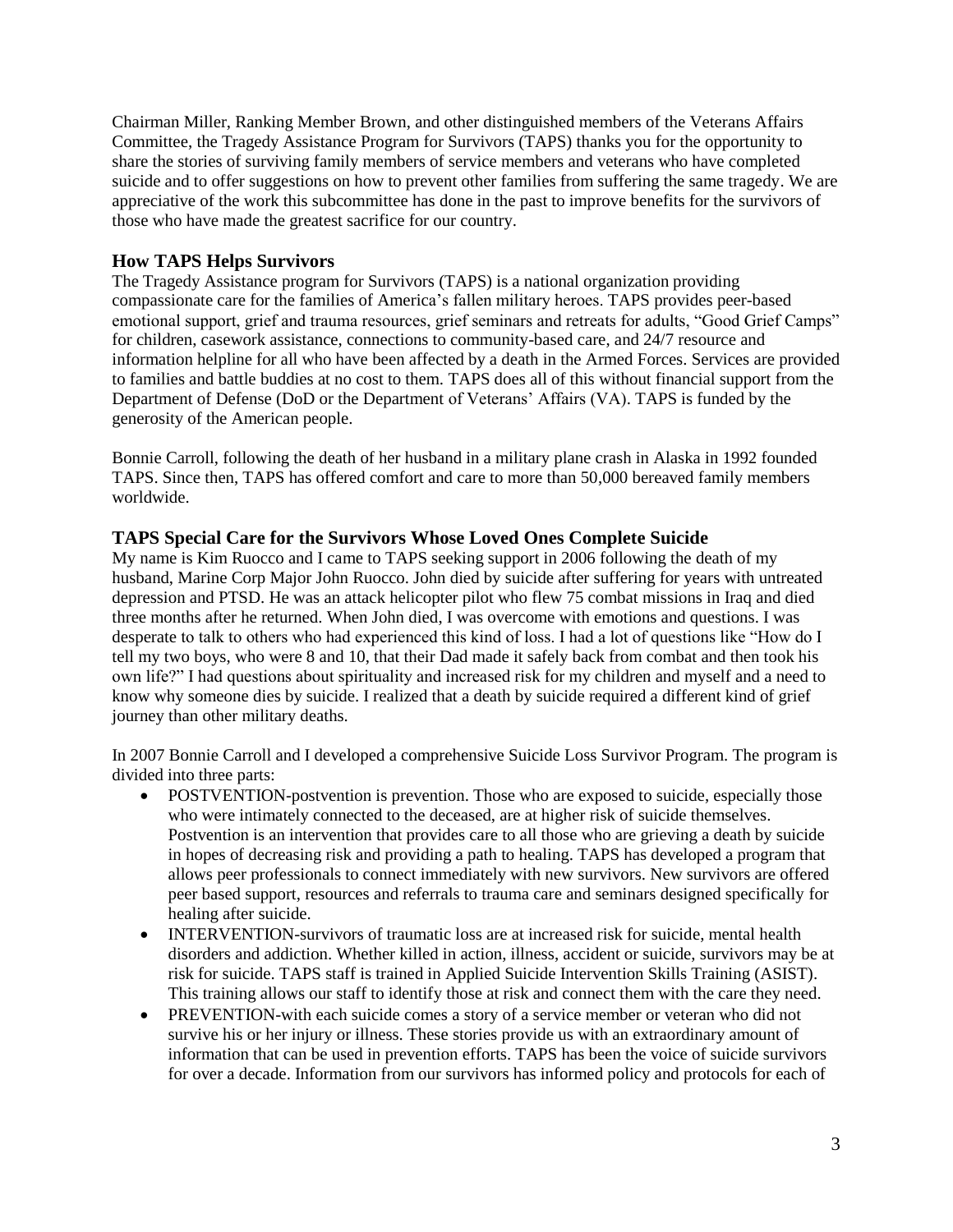the services as well as the DOD and VA. We are grateful to be asked once again to testify on behalf of these surviving families.

#### **Surviving Family Members of Military Suicide Share Their Stories**

One of the largest growing populations in our TAPS family is our surviving families of military suicide. TAPS presently has over 7000 suicide loss survivors and 700 survivors of murder-suicide. We average 3 to 4 new suicide survivors everyday.

For the purpose of today's hearing, I would like to focus on the suicide loss population within TAPS. Survivors of military suicide hold a wealth of information on the multiple factors that lead up to a death by suicide. They are on the front lines of a service member's or veteran's battle with PTSD, mental illness, moral injury and the multiple stressors associated with military life. They are witness to the challenges of stigma associated with mental health and the barriers to care for those who are suffering. Survivors of veteran suicide loss can provide us with a picture of the potential impact of challenges within the VA system. Today's testimony is a summary of information gathered from our survivors' journeys. I have narrowed it down to two prominent and consistent themes.

#### **Barriers To Care**

We know from research that treatment works and that those who are in the care of the VA have a lower rate of suicide. In each case of a TAPS family whose loved one died by suicide, the veteran was not enrolled in a consistent, effective, evidence based treatment at the VA. In most cases the veteran struggled to get the care they needed in a timely fashion. In some cases the veteran himself became the first barrier to good care because of their cultural beliefs and stigma regarding mental health. This reluctance to share their true story, in combination with institutional barriers, can become the perfect storm for a veteran who is suffering. Families of these veterans struggled to help their loved one and often became frustrated and overwhelmed with navigating the system. Many of them expressed frustration with the lack of their involvement in assessment and treatment. They claim that part of the veteran culture is to not complain or admit to emotional or physical pain and to downplay how serious the issues actually are. Families feel strongly that if they were present for intakes and evaluations there would have been a more accurate diagnosis and treatment plan. Additionally these families long for a network of peer support where they could share information ideas about what helped and offer support to one another.

Here are some stories from TAPS families whose service member or veteran faced barriers to care:

#### **PCS Edward Michael Gilkes**

"Eddie", was stationed at Ft Benning Ga. training to be an Airborne soldier. Just before graduation he was accidently blown up by a claymore mine. He spent two years in and out of Army hospitals trying to recover from debilitating migraine headaches, blurred vision, ringing in his ears and nausea. Despite his pain and multiple doctor visits, Eddie never gave up trying to reach his dreams. He attempted to complete Ranger training three times but in each case he failed due to his ongoing medical issues.

In May of 2012, Eddie was honorably discharged from the Army following a medical board review. He was not given a disability rating or sequential pay. Eddie moved in with his parents because he could not afford to live on his own. He spent one year waiting to be assessed for care by the VA. During this time he was riddled with pain and started to lose hope that he would ever get better. When his assessment was complete, Edward waited another 6 months for an appointment with the doctor. At the appointment he was given painkillers, a brain scan and was told to come back in 3 months. Edward returned in 3 months and waited all day in the waiting room. At the end of the day he was told that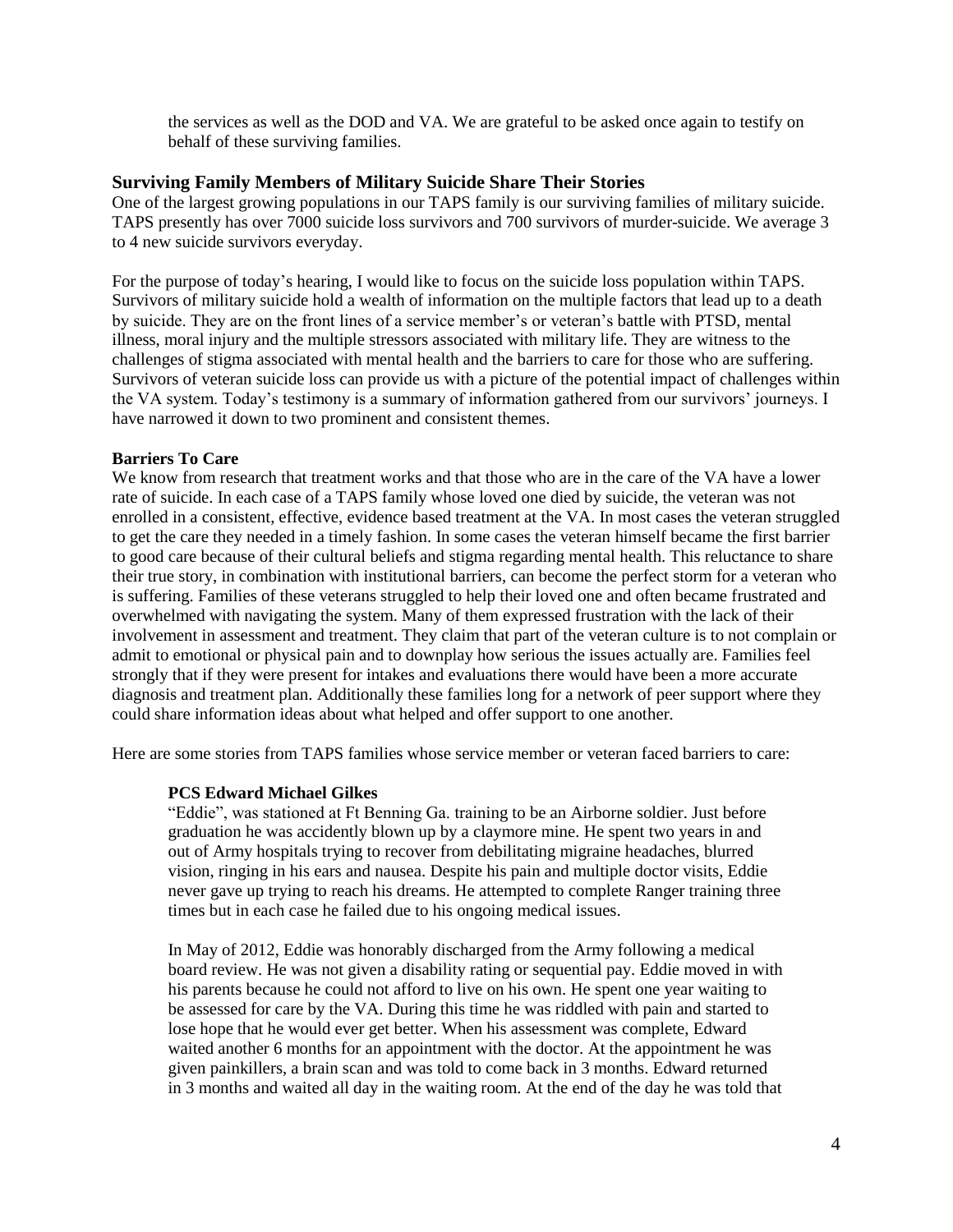he would have to reschedule because there was no longer time to see him. The next appointment he could get was 2 months away.

During this period Edward was also waiting for a disability rating from the VA. His diagnosis was TBI and PTSD along with chronic pain related to the training accident. Despite documentation of all these conditions, disability was denied with one of the reasons being that he "had not had enough visits with the VA." Eddie became so frustrated and hopeless that he gave up trying to get care from the VA. He began looking for a job and was hired to work on the pipeline. This work was very difficult for him. He had to take frequent breaks because of his pain and he had difficulty concentrating. Coworkers often had to cover for him. After a little over a year, he was laid off. Eddie moved in with his brother and applied for unemployment but his spirit was broken. On October 26th, 2015 PCS Edward Michael Gilkes died by suicide. He left a note saying "I have no purpose in life."

#### **CPL Kevin Schranz**

Kevin was a Marine Corp machine gunner who served two combat tours in Afghanistan. During his second tour he received a couple of minor injuries from explosions. He experienced ringing in his ears and a minor eye injury that could develop into a more significant injury in the future. He was honorably discharged in 2014. He and his wife moved to Connecticut where he enrolled in college and he tried to transition to the civilian world. During this time Kevin began to have some anxiety and sleep problems. He told his wife that he had seen some "intense things" and couldn't get them out of his mind. Kevin started counseling at the Vet Center and put in a VA claim for his eye injury, tinnitus and anxiety.

Kevin's wife, Abby says her husband became more anxious and paranoid. He started to be afraid to be alone and carried his gun with him. She encouraged him to go to the VA and be assessed for PTSD. Abby says that her husband "trusted the system" and was anxious to find out "what was wrong with him." Kevin did go to the VA and was tested for PTSD. Months later Kevin was denied benefits for his eye injury and was told that he did not have PTSD. This finding was devastating to Kevin. He said to his wife that this was just a problem with him. He wrote a letter to his wife stating that everyone would be better off without him. He also left a suicide note that said, in part "This is my own fault, this is not a PTSD problem so please do not politicize it." Abby looked at his records, after he died, and was surprised to see that he denied many of the issues that she witnessed him having, such as driving recklessly. Abby expressed regret that she was not involved in the assessment. She also wished her husband was immediately enrolled in the VA and given treatment for his combat exposure without having to "prove" he was sick.

#### **Sgt. Raymond Burnside**

Ray was a Special Ops medic for the Army. He had one tour in Iraq and another in Afghanistan. Ray enlisted right out of high school when he was just 18 years old. He was determined to do something important with his life and also wanted to avoid ending up like his Dad, who was a veteran who died by suicide in the early 90s. Ray was honorably discharged from the Army in 2012. He claimed that he was fine and did not need help with the things he had seen and done in combat. His mom was concerned because she could see that he was drinking a lot and seemed to isolate himself frequently. Ray started school but found it very challenging. He would tell his Mom that no one understood him and he would get really angry at things the professors would say. He seemed more and more agitated and angry and his drinking increased. He dropped out of school and went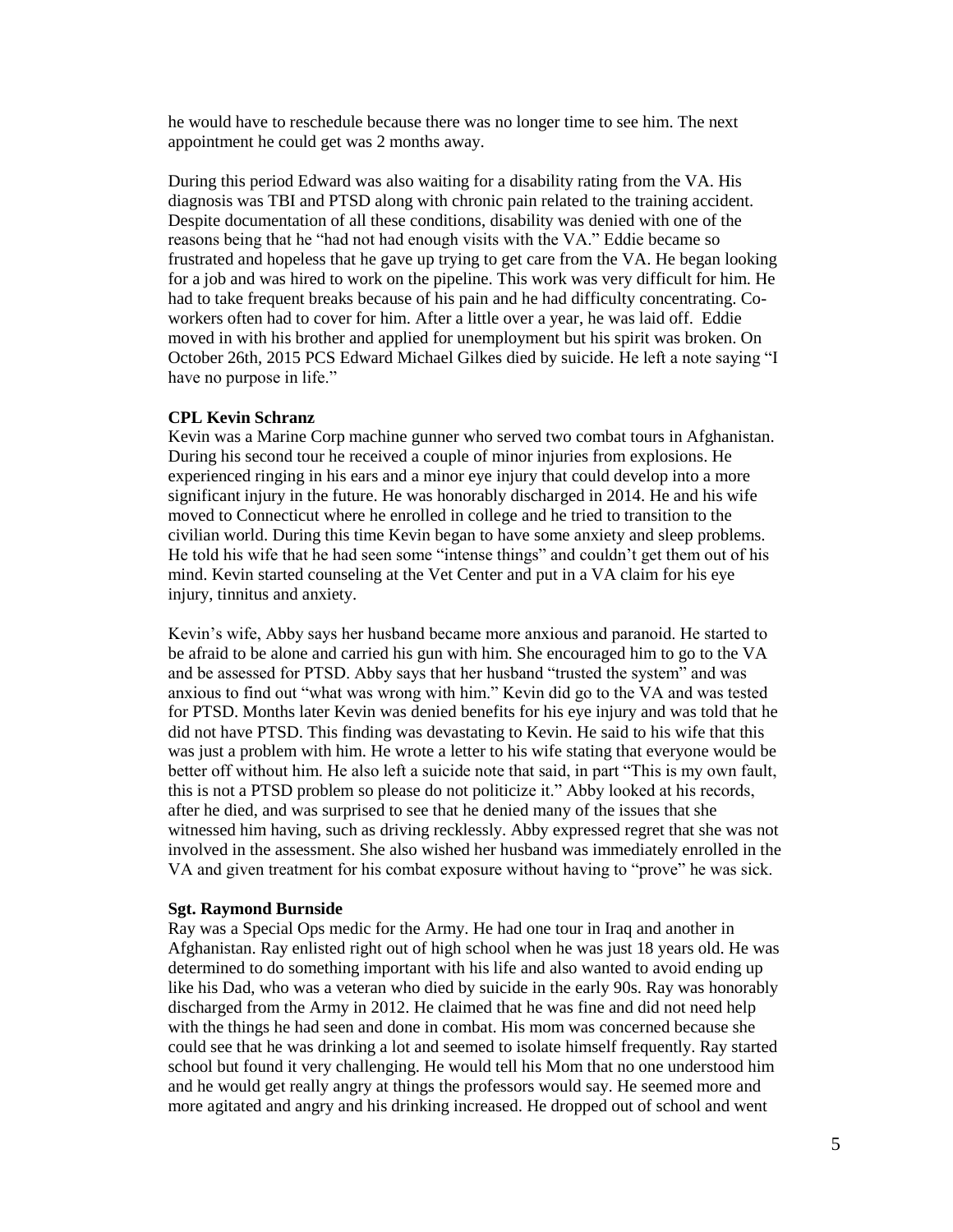on what his mom described as "a quest to fit in and calm his emotions." At one point he disappeared saying he was going to join the French foreign legion. He came back weeks later saying that he was so drunk that he lost his way. His friends and family became very concerned about him. They asked if he might be suffering from PTSD and he would respond, "No, I am just a loser, it is all my fault."

In July of 2014 Ray was finally convinced to go to the VA. He went by himself saying, "I can handle it." Ray returned home, after his first visit, enraged. He said that they treated him like he was just trying to get attention. He said that he was told that he is not as bad as other guys they had seen. Ray told his family that this is exactly what he feared that he wouldn't be believed and that people would think he is weak and making up his symptoms. His family felt helpless. They wondered if Ray had shared just how bad his symptoms were because he had so much shame about them. For the next couple of years Ray would self-medicate with alcohol and periodically become suicidal. His mom would call the VA asking for help and didn't know how to get the help her son needed. Once she was able to get him committed to inpatient care but he left after three days saying he couldn't "be confined like that because it brought him back to a place he didn't want to go." The day before Ray died he cut his wrist very badly. His Mom found him trying to stitch it closed by himself. She convinced him to go to the ER only by convincing him that they could tell the hospital that he cut his arm on a broken window. They went to the VA emergency room and he was stitched up and released. He went home and began drinking. By the next day he was saying that he was going to kill himself. His mom was desperate to save him and was able to convince him to get in the car with her. Unfortunately at a stop sign he jumped out of the car and ran. He was found hours later, hanging in a hotel room.

#### **PEER-BASED SUPPORT**

In each case the family tells TAPS that their veteran only wanted to talk to someone who has "been there." The veteran had shame and guilt about the symptoms they were feeling and thought these symptoms were a weakness in them, not an illness. This false belief became a barrier to getting a good assessment and to finding appropriate treatment and staying in treatment. Peer support can be used to build trust that eventually leads to an understanding that their symptoms are real and valid and that there is treatment available that works. Peers serve as a beacon of hope for those who are struggle and can offer a road map on navigating the system.

The Fisher family shared their thoughts about how peer-based support could have helped their son Fritz.

#### **Fritz Fisher**

Fritz Fisher was a Marine veteran who had served two tours in Iraq and was honorably discharged from the Marine Corp in 2004. Fritz was a field operator in Iraq and had to leave mid tour because his commitment was up. He married Amanda soon after discharge from the Marines. Within days of his discharge he experienced extreme guilt for leaving his buddies in a war zone and had nightmares and flashbacks related to his tour. Amanda encouraged him to go the VA and get assessed. At first he refused saying, "I need to suck it up" and "it wouldn't look good." Fritz resisted care and at the same time his symptoms continued to escalate. He was having angry outbursts and panic attacks. He selfmedicated with alcohol which just increased his problems. Finally Amanda was able to convince him to go to the VA. According to Amanda, it took two years for Fritz to get a PTSD disability rating of 30% and many months to see a doctor. When he finally saw the doctor, he was given medication and not offered counseling for his emotional pain and